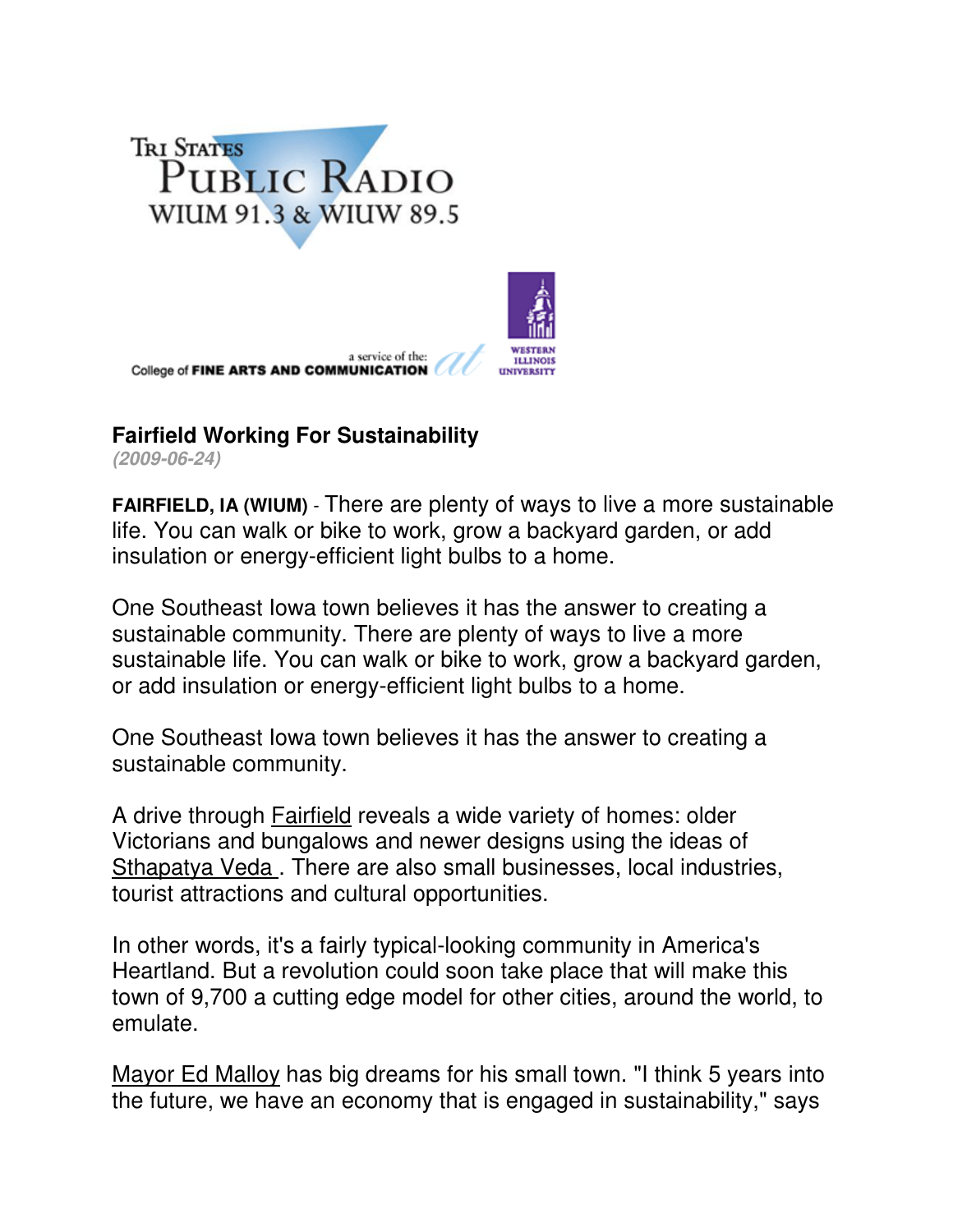Malloy, adding "I see homes and households that are on firm footing of energy conservation. I see businesses that have re-located here that represent the green revolution."

Malloy says Fairfield will be able to achieve those green goals and many more by following its new blueprint: a roughly 30-page sustainability strategic plan. Fairfield's 20-member Go-Green Planning Commission worked on it for more than one year.

The plan will soon be released to the public. It includes three goals for the town.

1. Create and maintain a sustainability culture.

2. Create jobs, wealth, and opportunities for investment with sustainable development.

3. Achieve sustainable community design, public policy, and infrastructure.

Bob Ferguson co-chaired the commission. He says the plan is designed to impact every aspect of a person's life at the same time.

"And create a world where we can live happily and sustainably," says Ferguson, "where our children and grandchildren can inherit a world that is actually better than the one we are in."

Fairfield has already made some strides toward sustainability. The city has replaced the lights in its traffic signals, conducted an energy audit of its buildings, and agreed to hire a part-time sustainable living coordinator.

Mayor Ed Malloy says it is important to teach residents about sustainability and showcase what works so more people will get on board. "If we are going to have a significant impact on reducing our carbon and changing our behaviors," Malloy says, "it has to be a community-wide effort. Everyone has to see themselves in it, not just the government or the big companies."

While the city's sustainability strategic plan is new, local, more personal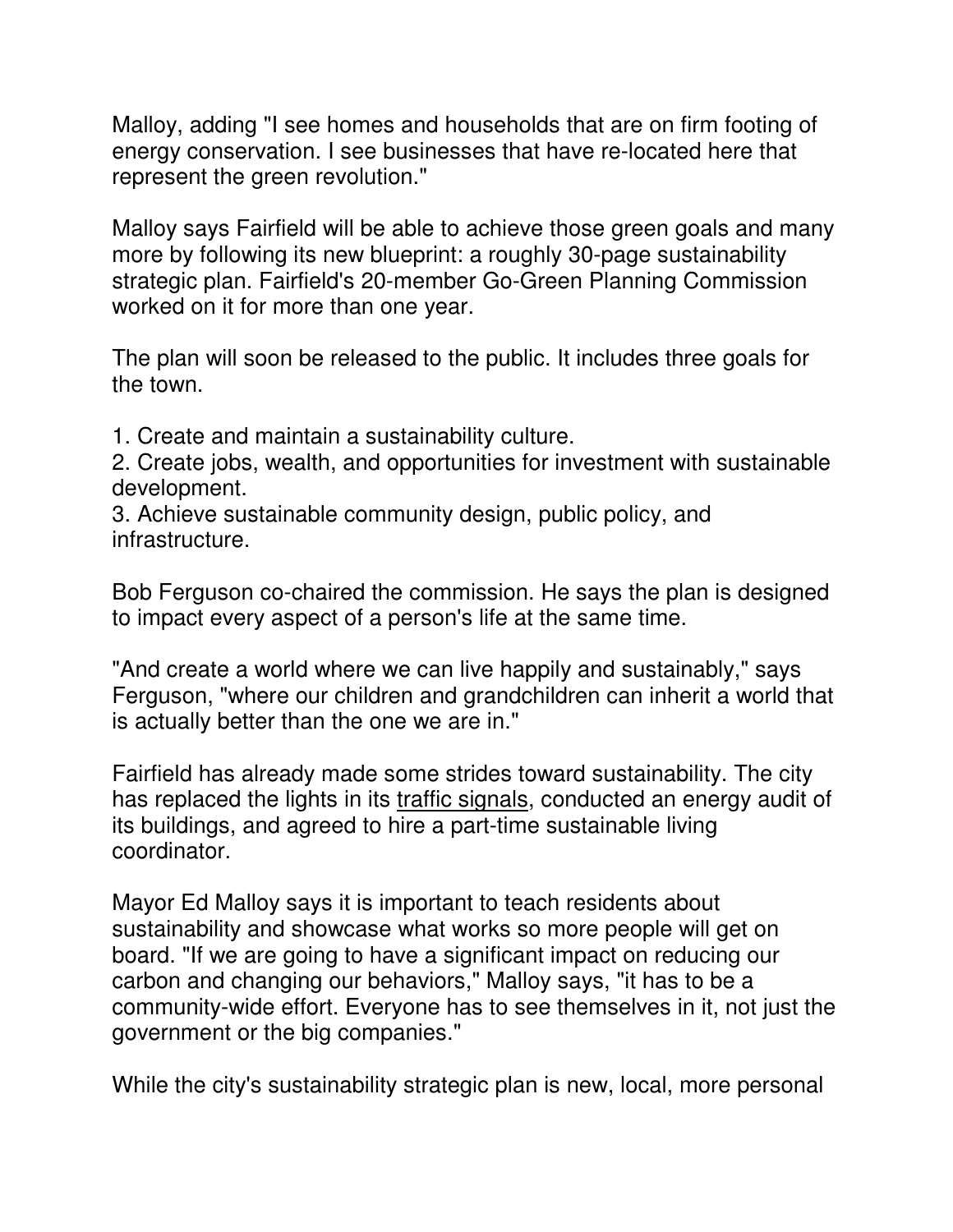efforts have been underway for some time in Fairfield.

Lonnie Gamble says he has not paid an electric bill in seventeen years because of his use of solar and wind power. He is the co-founder of the Abundance Ecovillage. Gamble says, "The idea is to take care of their energy, food, and shelter needs right here on the site. That makes a lot of the other landscape available to be natural systems, wetlands, prairies if we make our areas where we live functional."

15 homes have been built at the Abundance EcoVillage, which is located on 15 acres of land north of Fairfield. Gamble says another 15 homes could be built.

The eco-village is "off-the-grid." It uses solar panels and a wind turbine for power.

Gamble says that while the use of solar energy can be more expensive, each home is built to drastically cut standard energy consumption. He says that by using 10% of the energy of a standard home, there will still be a savings even if solar energy costs twice as much to receive.

The Abundance EcoVillage produces food in several gardens and raincatching devices provide water.

The eco-village is not just a sustainable community, it is also a school. Gamble teaches several permaculuture classes there during the summer. He is also a professor of sustainable living at Maharishi University of Management in Fairfield.

"There are so many students there now that there is a lot of selforganizing," says Gamble, "these students do all these projects and I don't know what is going on all of the time. I hear all this fantastic stuff and it is very exciting to be involved in that and see what is coming out of the program."

That type of enthusiasm is what Fairfield is banking on when it unveils its sustainability strategic plan to the public.